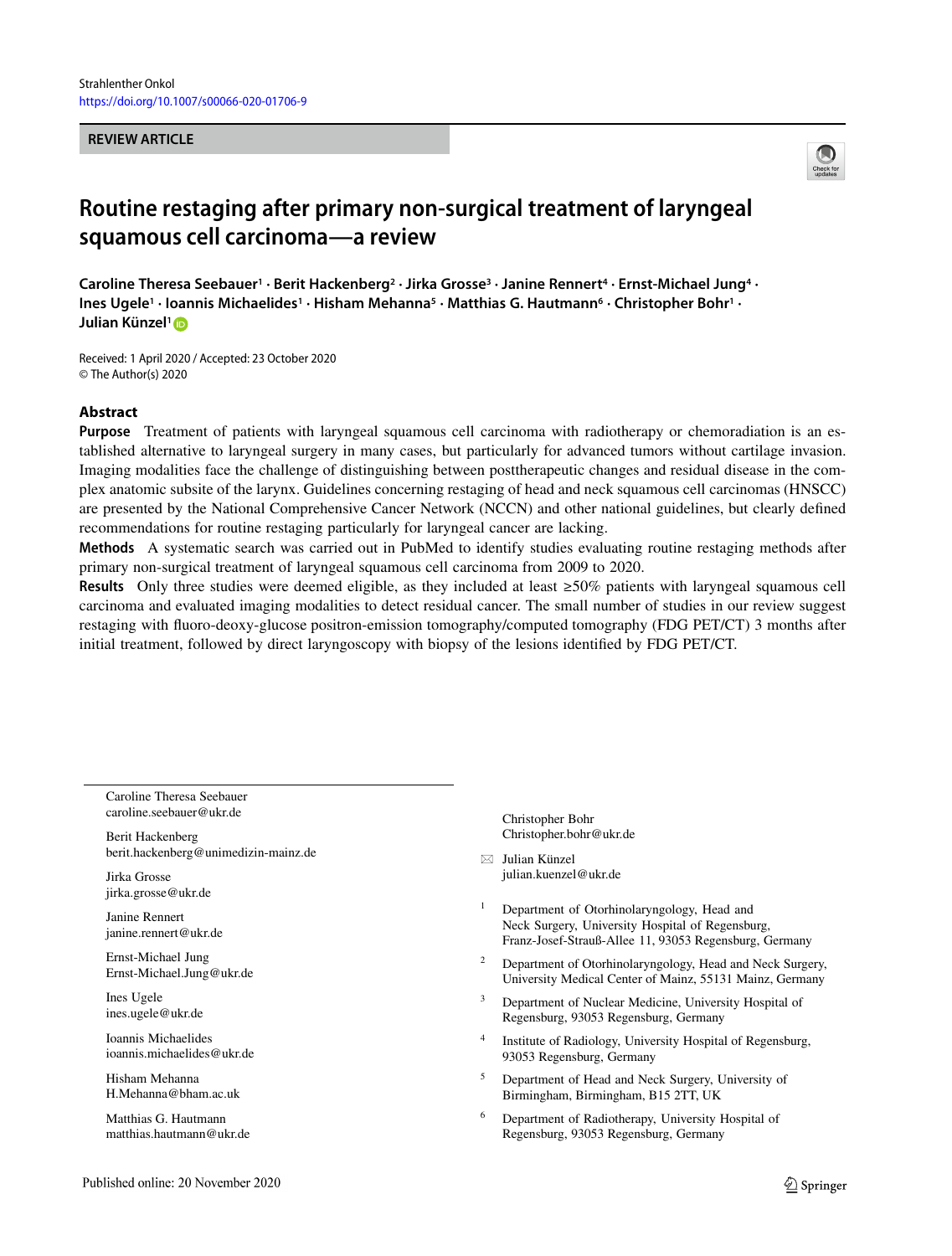**Conclusion** Studies evaluating restaging methods after organ-preserving non-surgical treatment of laryngeal carcinoma are limited. As radiotherapy (RT), chemoradiotherapy (CRT), systemic therapy followed by RT and radioimmunotherapy are established alternatives to surgical treatment, particularly in advanced laryngeal cancers, further studies are needed to assess and compare different imaging modalities (e.g. PET/CT, MRI, CT, ultrasound) and clinical diagnostic tools (e.g., video laryngoscopy, direct laryngoscopy) to offer patients safe and efficient restaging strategies. PET or PET/CT 3 months after initial treatment followed by direct laryngoscopy with biopsy of the identified lesions has the potential to reduce the number of unnecessary laryngoscopies.

**Keywords** Therapy control · Imaging · Larynx cancer · Organ-preserving treatment · Radiotherapy · Chemoradiotherapy

# **Introduction**

Laryngeal carcinoma occurs in 3/100,000 persons [\[1\]](#page-7-0). Early laryngeal cancers are usually treated by surgery, with favorable results [\[2,](#page-7-1) [3\]](#page-7-2). Currently, patients with advanced laryngeal squamous cell carcinoma (T3, T4) are offered radical surgery (total or near-total laryngectomy) followed by adjuvant therapy or systemic chemoradiation (induction chemotherapy in selected cases) as treatment options [\[4](#page-7-3)[–9\]](#page-8-0). Factors like cartilage invasion, voice, swallowing, quality of life, and the patient's preferences contribute to choosing the appropriate treatment modality [\[10\]](#page-8-1). Unfortunately, locally advanced (T3, T4) laryngeal cell carcinomas still show 5-year overall survival rates of less than 50% [\[11\]](#page-8-2). Furthermore, in T2–T4 laryngeal carcinoma, a local or locoregional recurrence rate between 25 and 50% after radiotherapy (RT) or chemoradiotherapy (CRT) is detectable [\[12\]](#page-8-3). These numbers emphasize the importance of a structured follow-up for this patient group to detect failure of treatment as early as possible. Planned restaging for tumor response evaluation should be one of the first steps in a patient's follow-up. Clinical symptoms of residual cancer like pain, dysphagia, hoarseness, and respiratory distress can also occur secondary to radiation toxicity, which complicates diagnosis. Imaging modalities like computed tomography (CT) or magnetic resonance imaging (MRI) sometimes have difficulty in differentiating between posttherapeutic changes (like edema and protracted mucositis/laryngitis) and residual disease, notably in the complex anatomic subsite of the larynx. In general, repeating pretreatment baseline imaging of the primary within 6 months of treatment is recommended for head and neck squamous cell carcinoma (HNSCC). In 2016, de Bree et al. showed that positron-emission tomography/computed tomography (PET/CT) in case of suspected recurrence after (chemo)radiotherapy of laryngeal cancer reduced the number of unnecessary laryngoscopies [\[13\]](#page-8-4). However, although guidelines concerning routine restaging of HNSCC are presented by the National Comprehensive Cancer Network (NCCN) and national guidelines, clearly defined recommendations for restaging particularly for laryngeal cancer are missing [\[14,](#page-8-5) [15\]](#page-8-6). Therefore, the objective of this review

is to evaluate methods for routine restaging and evaluation of tumor response (partial or complete remission) for laryngeal cancer after treatment with radio- or chemoradiotherapy. We discuss current literature on restaging methods after primary RT, CRT, or radioimmunotherapy of laryngeal squamous cell carcinoma.

## **Methods**

A systematic literature search of original research articles published in English within the last 10 years (until July 2020) was conducted in PubMed using the search term (laryngeal cancer OR laryngeal carcinoma OR larynx cancer OR larynx carcinoma) AND (radiation therapy OR chemoradiotherapy OR chemoradiation OR radioimmunotherapy) AND (PET OR PET/CT OR PET/MRI OR CT OR MRI OR sonography OR ultrasound OR laryngoscopy OR microlaryngoscopy). The resulting list of articles was screened for duplicates by a public reference manager (Mendeley 1.19.4, Mendeley Ltd, London, UK). Titles and abstracts were screened by three reviewers with regard to the PICO (Patients, Intervention, Comparison, Outcome) framework. Included were only studies with at least ≥50% patients with laryngeal squamous cell carcinoma after primary RT, CRT, or radioimmunotherapy. Only studies evaluating routine restaging strategies were included, studies evaluating diagnostic work-up of suspected recurrence or follow-up studies were excluded. The outcome of interest was detection of residual cancer. Inclusion and exclusion criteria are summarized in the Preferred Reporting Items for Systematic Reviews and Meta-Analyses (PRISMA) flowchart (Fig. [1\)](#page-2-0).

## **Results**

#### **Literature search**

After applying the filters "<10 years," "English language," and "human species," the PubMed literature search showed 437 references. None had to be excluded due to dupli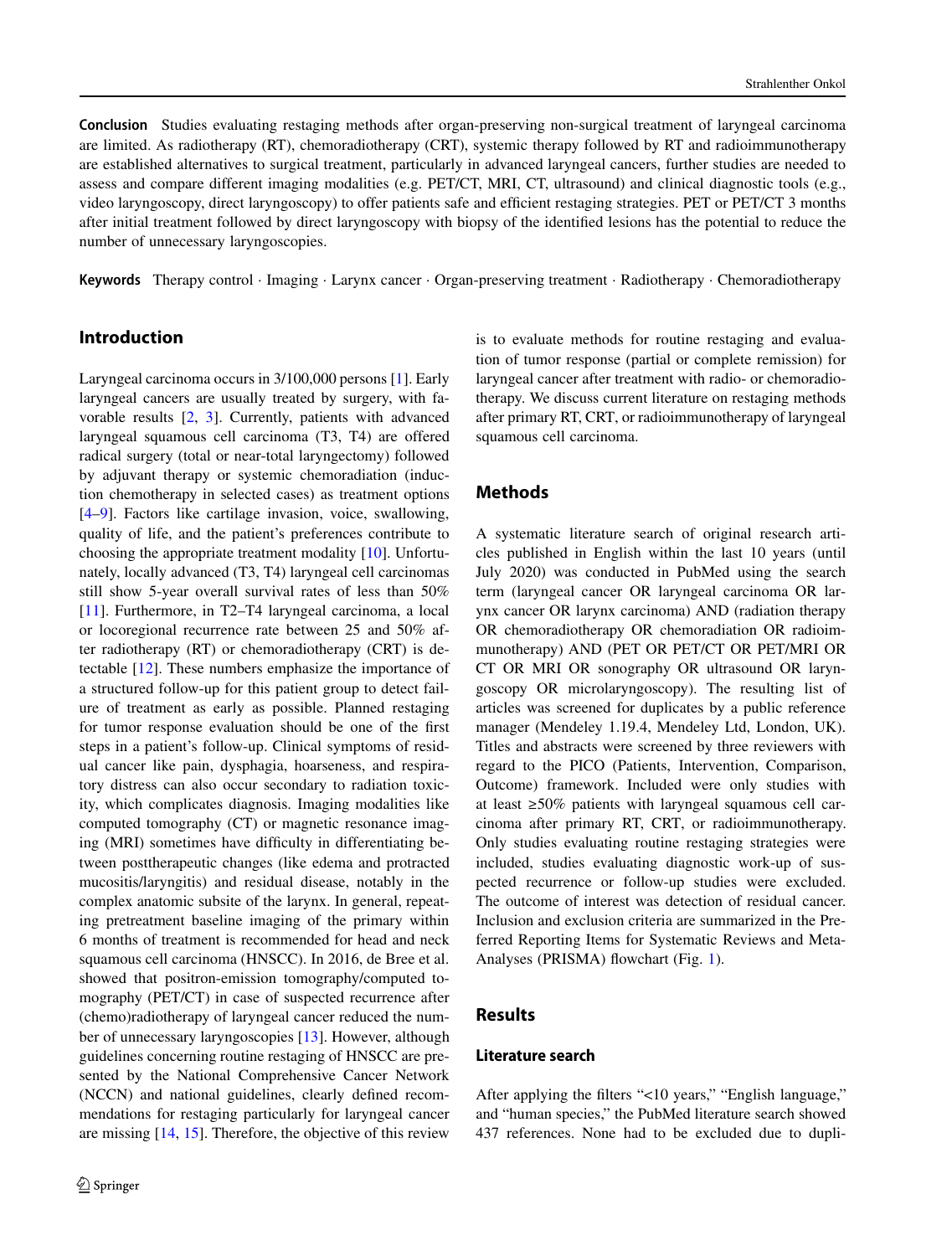<span id="page-2-0"></span>**Fig. 1** Inclusion and exclusion criteria summarized in a Preferred Reporting Items for Systematic Reviews and Meta-Analyses (PRISMA) flowchart. (*RT* radiotherapy; *CRT* chemoradiotherapy



cates. After screening of titles and abstracts, the analysis of 28 full-text articles identified three studies (Table [1\)](#page-3-0) which met the inclusion criteria of the review. 409 studies were excluded because they were case reports, reviews, clinical guidelines, tumor entities other than squamous cell carcinoma of the larynx, received surgical treatments, and/or did not evaluate restaging techniques. On screening full-text articles, eight studies were excluded as they included less than 50% of patients with laryngeal cancer in their cohort. 15 studies were excluded because they did not evaluate the detection of residual cancer after primary RT, CRT, or radioimmunotherapy. Two studies appeared to be reviews of literature and not original research articles when screening the full-text articles. Data analysis was performed to compare restaging methods after organ-preserving treatment of laryngeal carcinoma with RT, CRT, or radioimmunotherapy regarding their diagnostic value. Therefore, the following information was extracted from studies analyzed: name of first author, publication date, type of study, patient number, tumor stage, tumor localization, treatment information, time to imaging after therapy, posttherapeutic imaging modalities, sensitivity, specificity, accuracy, positive predictive values, negative predictive values, and median follow-up time (Table [1\)](#page-3-0). In all of the studies listed in Table [1,](#page-3-0) confirmation of residual tumor was obtained by imaging follow-up and/or histological examination.

### **Findings from clinical studies**

Table [1](#page-3-0) summarizes three articles with regard to restaging methods after organ-preserving treatment of laryngeal carcinoma with RT or CRT. In the above-mentioned studies, none of the patients were treated with radioimmunotherapy. Overall restaging modalities were evaluated in 89 patients, of whom 53 (59.6%) had advanced laryngeal cancer (tumor stage T3, T3–T4, T4). 59 (66.3%) patients were treated with RT, 30 (33.7%) with CRT. One study obtained data retrospectively with 28 patients included in the study, whereas two studies were prospective with 47 and 14 evaluated patients. The time to imaging after RT or CRT varied from 2 to 12 months. The median time for which the patients were followed up was 24 to 35 months.

The restaging methods discussed in those studies comprise [18F]-2-fluoro-2-deoxy-D-glucose ([18F] FDG) positron-emission tomography (FDG PET), [18F]-fluoro-30-deoxy-L-thymidine ([18F] FLT) positron-emission tomography (FLT PET), and C-11 Methionine (MET) PET. FDG is the most widely used radioactive PET tracer in oncology. Drawbacks of FDG are the physiological uptake in muscles of the larynx and the uptake by inflammatory or reactive tissues occurring after radiotherapy. The sensitivity of FDG PET to detect residual tumor after RT or CRT was 33% in one study [\[17\]](#page-8-7), and 67 and 75% in two other studies [\[16,](#page-8-8) [18\]](#page-8-9). Been et al. and Mayo et al. reported a specificity of 86 and 85% for FDG PET, respectively [\[16,](#page-8-8) [17\]](#page-8-7), whereas Wedman et al. showed a lower specificity of 53% [\[18\]](#page-8-9). The PPV in the study by Mayo et al. for FDG PET was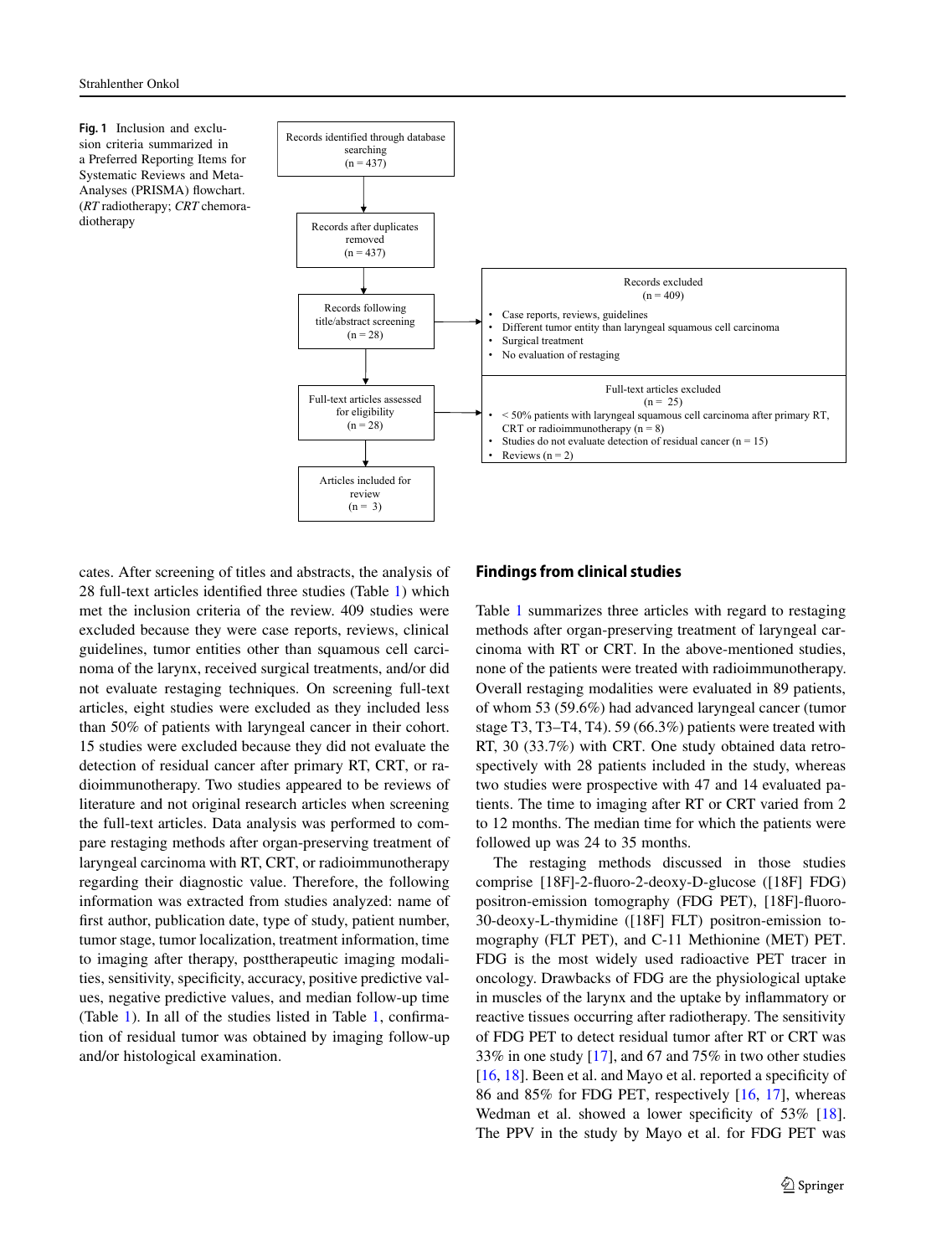<span id="page-3-0"></span>

|                                                             |      | Table 1 Clinical studies on restaging modalities of laryngeal squamous cell carcinoma after radiotherapy, chemoradiotherapy, or radioimmunotherapy |                                                                                                       |                                                                                                                   |                                                                                                                                                                                                                                                                                                                                                                                          |                                |                              |                      |                          |                                                                         |                                                                         |                  |                          |               |              |              |                  |
|-------------------------------------------------------------|------|----------------------------------------------------------------------------------------------------------------------------------------------------|-------------------------------------------------------------------------------------------------------|-------------------------------------------------------------------------------------------------------------------|------------------------------------------------------------------------------------------------------------------------------------------------------------------------------------------------------------------------------------------------------------------------------------------------------------------------------------------------------------------------------------------|--------------------------------|------------------------------|----------------------|--------------------------|-------------------------------------------------------------------------|-------------------------------------------------------------------------|------------------|--------------------------|---------------|--------------|--------------|------------------|
| author<br>First                                             | Year | study<br>Type<br>of                                                                                                                                | num-<br>ber<br>T stage<br>$(n, \%)$<br>Patient                                                        | Laryngeal subsite<br>$(n,\,\%)$                                                                                   |                                                                                                                                                                                                                                                                                                                                                                                          |                                | Treatment RT<br>$(n,\, \%)$  | $(n,\, \%)$          | <b>STH</b>               | $\mathrm{imag}$ -<br>Time<br>ther-<br>after<br>$\sin$<br>apy<br>$\circ$ | peutic<br>imag-<br>thera-<br>Post-<br>$\lim_{\delta}$<br>$\mathfrak{D}$ | Sensi-<br>tivity | Speci-<br>ficity         | Accu-<br>racy | PPV          | NPV          | E                |
| Been<br>[16]                                                | 2009 | Prospec-<br>tive                                                                                                                                   | $\overline{\phantom{a}}$                                                                              | Glotis                                                                                                            |                                                                                                                                                                                                                                                                                                                                                                                          | $\mathfrak{glottis}$<br>$Sub-$ | $\mathbf{I}$                 | $\mathbf{I}$         | $\mathsf{I}$             | $\mathbf{I}$                                                            | $\overline{1}$                                                          | $\mathsf{I}$     | $\overline{\phantom{a}}$ | I             | $\mathsf{I}$ | $\mathsf{I}$ | T                |
|                                                             |      |                                                                                                                                                    | $\overline{14}$                                                                                       |                                                                                                                   |                                                                                                                                                                                                                                                                                                                                                                                          | $1,7\%$                        | 14,<br>$\overline{\text{R}}$ | 70Gy                 | None                     | $\frac{2 \text{ mo}}{3 \text{ mo}}$                                     | <b>FDG</b><br>PET                                                       | 67%              | $86\%$                   | $80\%$        | 67%          | $86\%$       | $24~\mathrm{mo}$ |
|                                                             |      |                                                                                                                                                    |                                                                                                       | $\begin{array}{l} 11,\\ 79\%\\ \text{T1 } 4,\\ 29\%\\ \text{C1 }\\ 5,\\ 36\%\\ \text{T3--14}\\ 1,7\% \end{array}$ | $\begin{array}{lcl} \mathit{Supp} x_1 \\ \mathit{g} & \mathit{if} \\ 2, & 14 \, \mathit{sg} \\ 1 & 14 \, \mathit{sg} \\ 1 & 1 & 7 \, \mathit{sg} \\ 1 & 1 & 7 \, \mathit{sg} \\ 1 & 1 & 7 \, \mathit{sg} \\ 1 & 1 & 7 \, \mathit{sg} \\ 1 & 1 & 7 \, \mathit{sg} \\ 1 & 1 & 7 \, \mathit{sg} \\ 1 & 1 & 7 \, \mathit{sg} \\ 1 & 1 & 7 \, \mathit{sg} \\ 1 & 1 & 7 \, \mathit{sg} \\ 1 &$ | $\overline{F}$ o               | $100\%$                      |                      |                          |                                                                         | 10 <sup>a</sup>                                                         |                  |                          |               |              |              |                  |
|                                                             |      |                                                                                                                                                    |                                                                                                       |                                                                                                                   |                                                                                                                                                                                                                                                                                                                                                                                          | $\mathbb{P}_{\mathsf{O}}$      |                              |                      |                          |                                                                         |                                                                         |                  |                          |               |              |              |                  |
|                                                             |      |                                                                                                                                                    |                                                                                                       |                                                                                                                   |                                                                                                                                                                                                                                                                                                                                                                                          |                                |                              | $^{14,\atop -100\%}$ |                          |                                                                         |                                                                         |                  |                          |               |              |              |                  |
|                                                             |      |                                                                                                                                                    |                                                                                                       |                                                                                                                   |                                                                                                                                                                                                                                                                                                                                                                                          | $\mathbb{F}_{\mathsf{O}}$      | CRT                          | IMRT                 |                          |                                                                         | FLT                                                                     | 33%              | $100\%$                  | $80\%$        | $100\%$      | 78%          |                  |
|                                                             |      |                                                                                                                                                    |                                                                                                       |                                                                                                                   |                                                                                                                                                                                                                                                                                                                                                                                          |                                | $\circ$                      | $\circ$              |                          |                                                                         | PET<br>$10^{\rm a}$                                                     |                  |                          |               |              |              |                  |
|                                                             |      |                                                                                                                                                    |                                                                                                       | T4 1, 7%                                                                                                          | $F_0$                                                                                                                                                                                                                                                                                                                                                                                    | $\Xi$                          |                              |                      |                          |                                                                         |                                                                         |                  |                          |               |              |              |                  |
|                                                             |      |                                                                                                                                                    |                                                                                                       |                                                                                                                   |                                                                                                                                                                                                                                                                                                                                                                                          | $1,7\%$                        |                              |                      |                          |                                                                         |                                                                         |                  |                          |               |              |              |                  |
| $\begin{array}{c} \rm{May} \rm{o} \\ \rm{[17]} \end{array}$ | 2019 | spective<br>Retro-                                                                                                                                 | F 5.8% A 5.8% A F 6.8% A F 7.1% F 7.1% A F 7.1% A F 7.1% A F 7.1% A F 7.1% F 7.1% A F 7.1% F 7.1% F 7 | $\frac{8}{29\%}$                                                                                                  | $\frac{20}{71}\%$                                                                                                                                                                                                                                                                                                                                                                        | $\circ$                        | $1,4\%$<br>RT                |                      | 70-80 Gy Cisplatin 3 mo  |                                                                         | PET/CT<br>FDG<br>26 <sup>b</sup>                                        | 33%              | $85\%$                   | 73%           | 40%          | $81\%$       | $35 \text{ mo}$  |
|                                                             |      |                                                                                                                                                    |                                                                                                       |                                                                                                                   |                                                                                                                                                                                                                                                                                                                                                                                          |                                |                              | 28,<br>100%<br>U     | carboplatin<br>Cisplatin |                                                                         |                                                                         |                  |                          |               |              |              |                  |
|                                                             |      |                                                                                                                                                    |                                                                                                       | n.a.                                                                                                              | n.a.                                                                                                                                                                                                                                                                                                                                                                                     | 1.3.                           | CRT<br>27,<br>96%            |                      | pacli-<br>with<br>taxel  |                                                                         |                                                                         |                  |                          |               |              |              |                  |
|                                                             |      |                                                                                                                                                    |                                                                                                       |                                                                                                                   |                                                                                                                                                                                                                                                                                                                                                                                          |                                |                              | IMRT<br>$\circ$      | Cetuximab                |                                                                         |                                                                         |                  |                          |               |              |              |                  |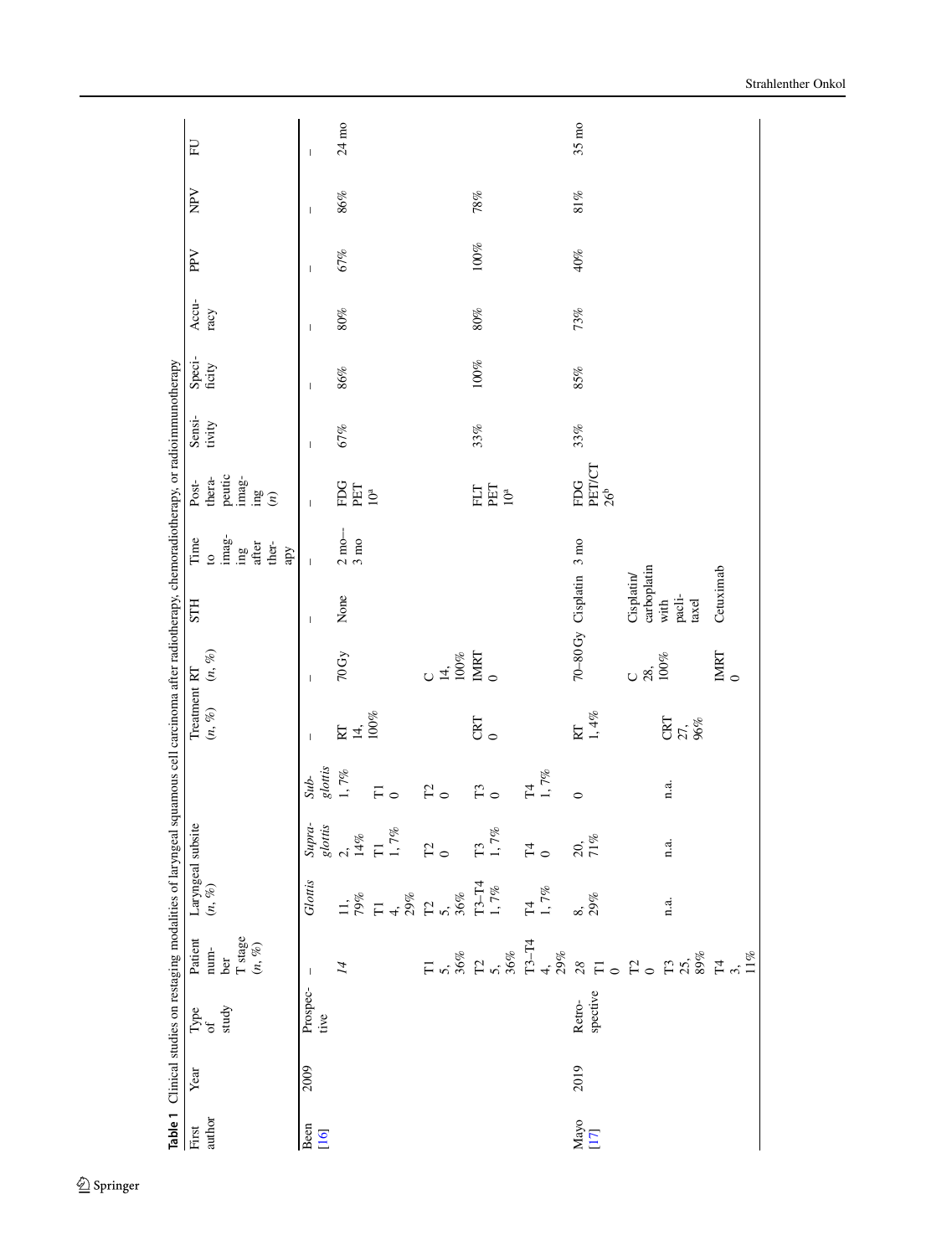| Table 1 (Continued) |      |                                                                                                                                                                                                                                                                                                                                                                                                                                                                                                                                                                                                                                                                                                                                                                                                                                                                                                                                           |                                                  |             |                   |      |                               |             |            |                                                                                          |                                                        |                  |                  |               |     |     |                           |
|---------------------|------|-------------------------------------------------------------------------------------------------------------------------------------------------------------------------------------------------------------------------------------------------------------------------------------------------------------------------------------------------------------------------------------------------------------------------------------------------------------------------------------------------------------------------------------------------------------------------------------------------------------------------------------------------------------------------------------------------------------------------------------------------------------------------------------------------------------------------------------------------------------------------------------------------------------------------------------------|--------------------------------------------------|-------------|-------------------|------|-------------------------------|-------------|------------|------------------------------------------------------------------------------------------|--------------------------------------------------------|------------------|------------------|---------------|-----|-----|---------------------------|
| author<br>First     | Year | study<br>Type<br>of                                                                                                                                                                                                                                                                                                                                                                                                                                                                                                                                                                                                                                                                                                                                                                                                                                                                                                                       | T stage<br>Patient<br>$(n,\, \%)$<br>num-<br>ber | $(n,\, \%)$ | Laryngeal subsite |      | Treatment RT<br>$(n, \%)$     | $(n,\, \%)$ | <b>STH</b> | imag-<br>Time<br>$\frac{\mathrm{ing}}{\mathrm{after}}$<br>ther-<br>apy<br>$\overline{c}$ | peutic<br>imag-<br>thera-<br>Post-<br>$\lim_{x \to 0}$ | Sensi-<br>tivity | Speci-<br>ficity | Accu-<br>racy | PPV | NPV | EU                        |
| Wedman<br>[18]      | 2018 | Prospec-<br>tive                                                                                                                                                                                                                                                                                                                                                                                                                                                                                                                                                                                                                                                                                                                                                                                                                                                                                                                          | т<br>0 ದಿ ಸೆಂ<br>55%<br>47                       | 43%<br>20,  | 24, 51%           | 3,6% | $4\frac{3}{8}$<br>$R_{\rm T}$ | n.a.        | n.a.       | $12 \text{ mo}$<br>$3 \text{ mo}$                                                        | EDG<br>PET<br>26 <sup>c</sup>                          | 75%              | 53%              | 1.4           | 62% | 73% | $24~\mathrm{m}\mathrm{o}$ |
|                     |      |                                                                                                                                                                                                                                                                                                                                                                                                                                                                                                                                                                                                                                                                                                                                                                                                                                                                                                                                           | 4,9%<br>$T3.5\%$<br>36%                          | n.a.        | n.a.              | n.a. | CRT<br>3, 6%                  |             |            |                                                                                          | MET<br>PET<br>26 <sup>c</sup>                          | 53%              | 76%              | 1.3           | 65% | 63% |                           |
|                     |      | PET [18F]-fluoro-30-deoxy-L-thymidine ([18F] FLT) positron-emission tomography, FU follow-up, IMRT intensity-modulated radiotherapy, MET C-11 methionine, mo months, n.a. not available,<br>26 patients included between 3 and 12 months after finishing radiotherapy. The rest of the patients were included between 1 and 5 years after finishing therapy and imaging was therefore not<br>C conventional, CT computerized tomography, CRT chemoradiotherapy, FDG PET [18F]-2-fluoro-2-deoxy-D-glucose ([18F]FDG) positron-emission tomography, FLT<br>NPV negative predictive value, PPV positive predictive value, RT radiotherapy, STH systemic therapy, T tumor stage<br><sup>a</sup> 10 patients underwent all four PET scans, 4 patients only underwent the pretherapeutic scans<br><sup>b26</sup> patients with local residual tumor, 2 patients with regional or distant tumor recurrence<br>performed with regard to restaging |                                                  |             |                   |      |                               |             |            |                                                                                          |                                                        |                  |                  |               |     |     |                           |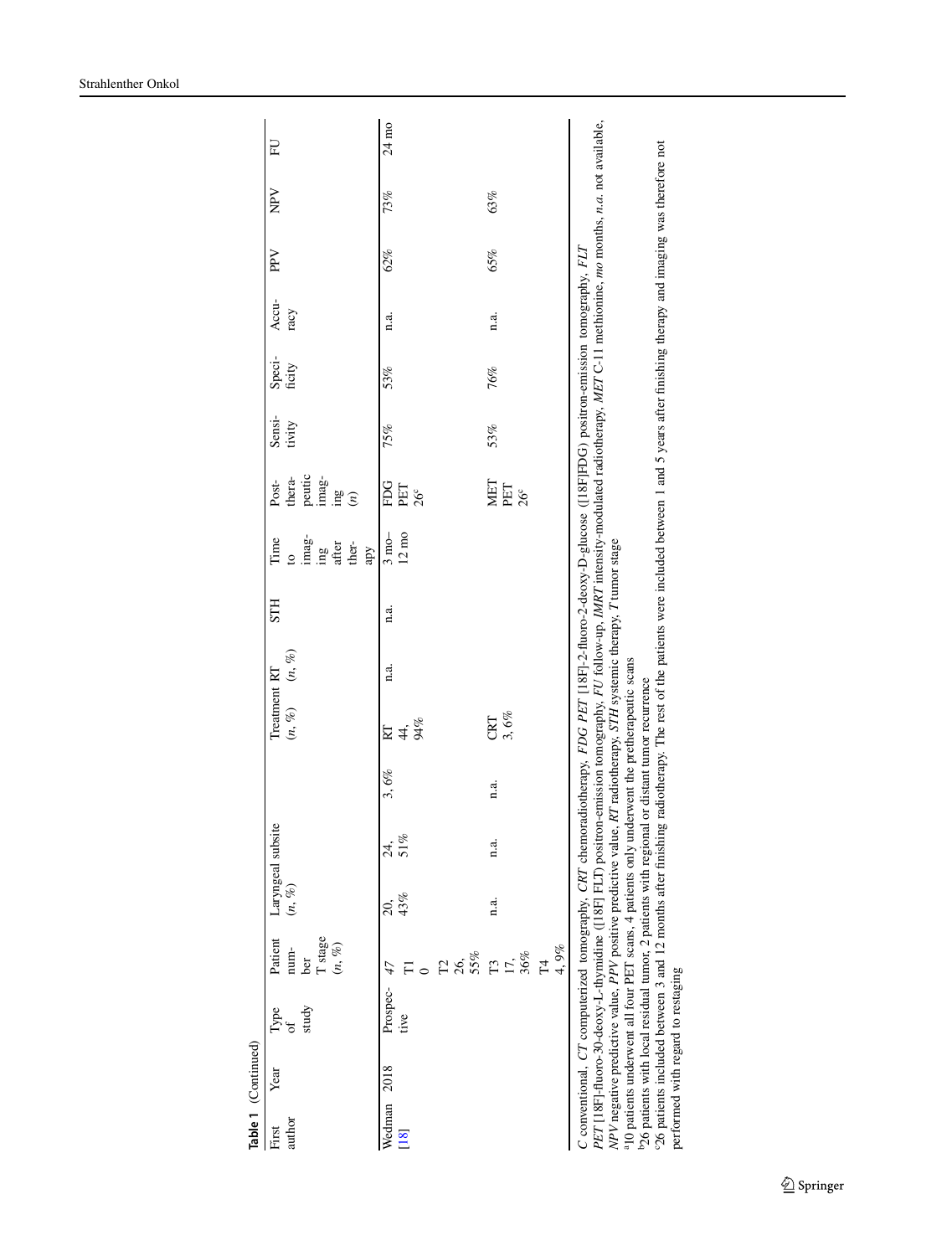40% [\[17\]](#page-8-7), which was lower compared to the PPV of 67 and 62% detected in the studies of Been et al. and Wedman et al., respectively [\[16,](#page-8-8) [18\]](#page-8-9). All three studies showed a comparable NPV, with 86, 81, and 73%, respectively [\[16](#page-8-8)[–18\]](#page-8-9). All studies investigated imaging 2–12 months after finishing radiotherapy. In the study of Wedman et al., 17 patients were included between 1 and 5 years after finishing therapy. Therefore, imaging was not performed with regard to restaging and the results of these patients are not included in this review. Been et al. included FLT PET as a restaging modality in their study and found a sensitivity of 33% and a specificity of 100%. FLT is phosphorylated by thymidine kinase 1 and trapped in the cell. Its activity is increased in proliferating cells like malignant cancer cells. After radiotherapy, the sensitivity of FDG to detect residual tumor was higher as compared to FLT [\[16\]](#page-8-8). Wedman et al. also described MET PET as a restaging method, which had a sensitivity of 53% and a specificity of 76%. C-11 MET is an established radiopharmaceutical and has been successfully used for visualizing primary head and neck cancer. The uptake of amino acids is high in tumor cells but low in inflammatory tissues and could therefore be a good alternative to distinguish residual tumor cells from posttherapeutic inflammation after radiotherapy. The PPV of MET was not significantly higher than the PPV obtained with FDG. Therefore, this study implies that MET PET cannot be used to select patients for a direct laryngoscopy compared to FDG PET.

## **Discussion**

Currently, the American National Comprehensive Cancer Network (NCCN) clinical practice guidelines in oncology for head and neck cancers (version 3.2019–September 16, 2019) [\[19\]](#page-8-10) recommend a clinical assessment 4–8 weeks after treatment of laryngeal carcinoma with CRT or RT alone. If the clinical assessment shows tumor response, a CT of the primary cancer site and the neck and/or an MRI with contrast should be performed within 8–12 weeks or an FDG PET/CT should be carried out within 12 weeks to assess the extent of the disease. In case the clinical assessment suggests residual primary tumor, persistent disease, or disease progression, a CT and/or an MRI with contrast within 4–8 weeks or an FDG PET/CT should be considered. Accurate diagnostic tools are important to ensure that the correct treatment recommendations are made [\[20\]](#page-8-11). Therefore, sensitivity, specificity, accuracy, PPV, and NPV are important parameters to determine the optimal restaging modality for patients with laryngeal squamous cell carcinoma who have been treated by RT or CRT.

The current 2A recommendations from the NCCN are based on a review by Kutler et al. [\[21\]](#page-8-12) evaluating the role

of neck dissection following definitive CRT [\[21\]](#page-8-12). Restaging methods particularly for laryngeal cancer treated with induction chemotherapy followed by RT, RT, alone or CRT are lacking. Despite this, in recent decades, refinements in radiotherapy technique and protocols for induction chemotherapy have made non-surgical organ-preserving treatment methods for laryngeal cancer an established alternative to laryngectomy [\[7,](#page-7-4) [22\]](#page-8-13).

Focusing the literature search on restaging methods after RT, CRT, or radioimmunotherapy of laryngeal squamous cell carcinoma limited the evaluated restaging methods to FDG PET/CT (Table [1\)](#page-3-0). Other publications evaluated in the full-text screening analyzed restaging methods after RT, CRT, or radioimmunotherapy for patients with HNSCC, including other tumor locations. Those studies examined computerized tomography (CT), magnetic resonance imaging (MRI), diffusion-weighted MRI (DW MRI), outpatient video laryngoscopy with white light and narrowband imaging (NBI), and direct laryngoscopy with white light and NBI, in addition to FDG PET/CT and direct laryngoscopy. These studies were excluded as they included less than 50% of patients diagnosed with laryngeal cancer or evaluated imaging modalities that detect recurrent tumor lesions rather than restaging methods.

In a heterogenous HNSCC patient cohort, sensitivity for detecting recurrent or residual tumor after RT or CRT was determined for direct laryngoscopy under general anesthesia with white light and NBI (100%) in 68 patients, compared to 88% in outpatient video laryngoscopy with white light and NBI in 66 patients [\[23\]](#page-8-14). Next, DW MRI showed a sensitivity of 94% in a study with 46 patients [\[24\]](#page-8-15) and a sensitivity of 69% in an article evaluating 70 patients [\[25\]](#page-8-16). Another study investigating the use of dynamic contrast-enhanced MRI in predicting early response to CRT in HNSCC patients found a sensitivity and specificity of 89.3 and 73.5%, respectively [\[26\]](#page-8-17). The sensitivity for MRI was 72% in a study analyzing 46 patients [\[24\]](#page-8-15), whereas CT showed a sensitivity of 68% in a study with 111 patients [\[27\]](#page-8-18). The most specific restaging modalities were outpatient video laryngoscopy with white light and NBI, as well as direct laryngoscopy with white light and NBI (both 92%) [\[23\]](#page-8-14). The specificity of DW MRI varied between  $100\%$  [\[24\]](#page-8-15) and 77% [\[25\]](#page-8-16), whereas CT demonstrated a higher specificity (88%) [\[27\]](#page-8-18) than MRI (57%) [\[24\]](#page-8-15). The PPV for DW MRI was either 100% [\[24\]](#page-8-15) or 75% [\[25\]](#page-8-16), followed by 79% for outpatient video laryngoscopy with white light and NBI and direct laryngoscopy with white light and NBI [\[23\]](#page-8-14). The lowest PPV were evaluated for MRI (52%) [\[24\]](#page-8-15) and CT (50%) [\[27\]](#page-8-18). NPV were especially high in outpatient video laryngoscopy with white light and NBI and direct laryngoscopy with white light and NBI (96 and 100%) [\[23\]](#page-8-14). CT (8/93%) [\[27\]](#page-8-18) showed similar NPV to DW MRI (71% [\[25\]](#page-8-16) and 97%  $[24]$ , followed by MRI with 76%  $[24]$ .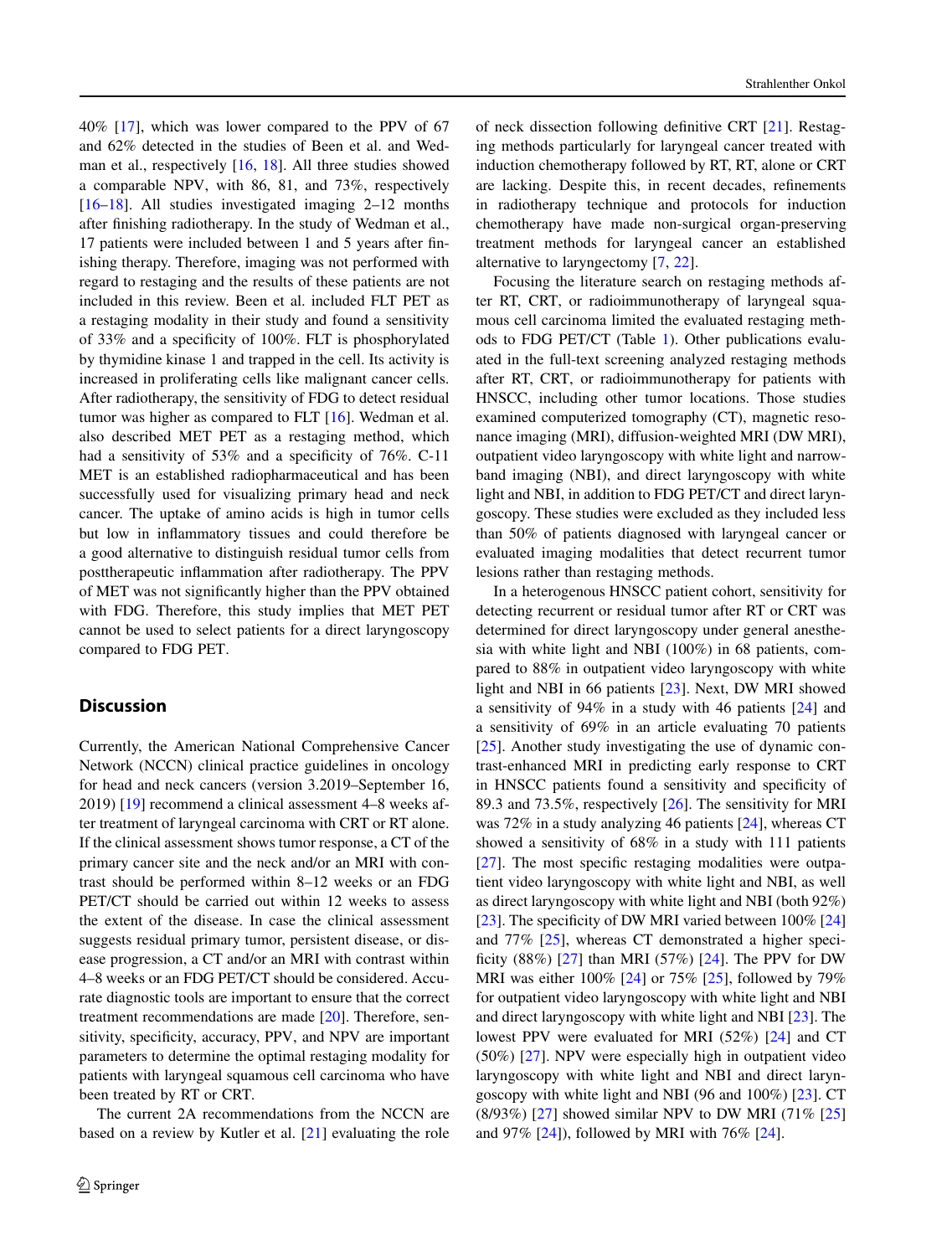

<span id="page-6-0"></span>**Fig. 2** Restaging after primary non-surgical treatment of laryngeal squamous cell carcinoma

Other authors have investigated the use of FDG PET/CT in restaging after HNSCC  $[25, 27-32]$  $[25, 27-32]$  $[25, 27-32]$  $[25, 27-32]$ . The patient cohorts were not focused on laryngeal carcinoma. To our knowledge, the three articles analyzed in this review are the only publications focusing on restaging of laryngeal carcinoma after RT, CRT, or radioimmunotherapy in the past 10 years. For the detection of residual or recurrent HNSCC, the sensitivity of FDG PET/CT ranges from 71 to 97%, whereas specificity ranges from 46 to 92%, the PPV ranges from 64 to 71%, and the NPV from 86 to 98% [\[25,](#page-8-16) [27,](#page-8-18) [31,](#page-8-20) [33\]](#page-8-21). Analyzing the studies in Table [1,](#page-3-0) the sensitivity of FDG PET/CT for detecting residual laryngeal carcinoma ranges from 33 to 75%, specificity from 53to 86%, PPV from 40 to 67%, and NPV from 73 to 86%.

Literature on the value of FDG PET/CT imaging in the diagnosis and staging of patients with laryngeal carcinoma shows a higher sensitivity (100%) than MRI/CT (93.3%); additionally, FDG PET/CT is able to detect regional nodal and distant metastasis, as well as synchronous tumors [\[34\]](#page-8-22). Reasons for the lower accuracy of FDG PET/CT in restaging of laryngeal carcinoma after organ-preserving non-surgical treatment may be false-positive results due to inflammation, edema, or protracted mucositis/laryngitis, which

increase the necessity of laryngoscopies with biopsies under general anesthesia. It is important to note that several studies have demonstrated that FDG PET/CT is less sensitive early after treatment and is best carried out 12 weeks post CRT to minimize the risk of false-positive results [\[19,](#page-8-10) [35](#page-8-23)[–37\]](#page-8-24). In our review, the time between therapy and imaging with FDG PET/CT was 2–12 months. Other issues with FDG PET/CT are the high costs and availability of the procedure. An analysis of Smith et al. published in 2016 indicates that PET/CT-guided patient management is cost effective in the long-term in a UK-based patient cohort [\[38\]](#page-9-0). Another possible restaging method is the use of FLT or MET instead of FDG in positron-emission tomography. These methods showed lower sensitivities and NPV, but higher values for specificity and PPV. The overall tracer uptake was significantly lower as compared to FDG, and tumorto-background ratios were comparable or lower than the ratio obtained with FDG [\[16,](#page-8-8) [18\]](#page-8-9). Still, the authors deemed both modalities feasible for visualizing laryngeal cancer.

Positive results in restaging with FDG PET/CT need to be confirmed by biopsy during a laryngoscopy under general anesthesia. In the study of de Bree et al., laryngoscopy without previous imaging showed a PPV of only 32% [\[13\]](#page-8-4) due to a high number of false-positive results, which in this study equaled an unnecessary indication for a laryngoscopy. Zabrodsky et al. found a PPV of 79% for direct laryngoscopy when combined with narrow-band imaging [\[23\]](#page-8-14). Outpatient video laryngoscopy with narrow-band imaging showed the same PPV (79%) and specificity (92%) as direct laryngoscopy, but the sensitivity was higher in direct laryngoscopy (100%) compared to video laryngoscopy (88%) [\[23\]](#page-8-14) and equal to a study by Terhaard et al. published in 2001 [\[39\]](#page-9-1).

When looking into restaging laryngeal cancer with CT or MRI after treatment with systemic therapy and/or radiotherapy, our literature research did not reveal any studies published within the past 10 years. With the mentioned low PPV for MRI (52%) [\[24\]](#page-8-15) and CT (50%) [\[27\]](#page-8-18), both modalities cannot reliably differentiate residual or recurrent disease from postirradiation changes in laryngeal carcinoma, which has been demonstrated previously by other reviews [\[40\]](#page-9-2).

Ultrasound, another important diagnostic tool [\[41\]](#page-9-3), was also not evaluated by any study in the past 10 years looking at restaging of laryngeal cancer treated with RT or CRT. A prospective study by de Fiori et al. published in 2016 demonstrated a sensitivity of 85.7% and a specificity of 100% for ultrasound-guided transcutaneous biopsy in 19 patients with laryngeal and hypopharyngeal carcinoma [\[42\]](#page-9-4). Contrast-enhanced ultrasound already plays a role in therapy control and monitoring of liver tumors and could at least be helpful to support treatment response evaluation of cervical lymph nodes [\[43,](#page-9-5) [44\]](#page-9-6). Endoscopic ultrasound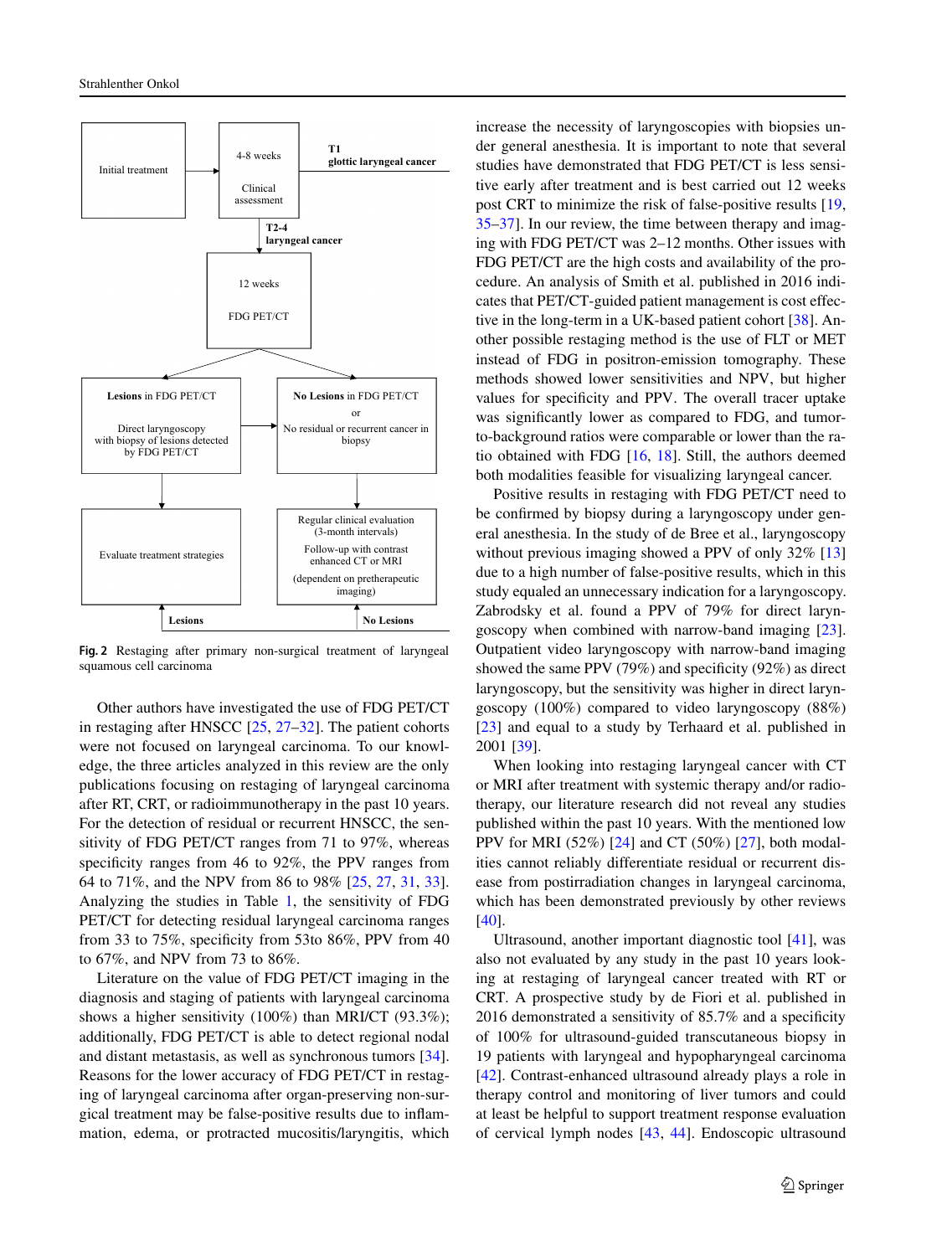offers high-resolution imaging of endolaryngeal structures and their pathological changes [\[45\]](#page-9-7). Further studies are needed to evaluate the role of ultrasound in restaging after organ-preserving non-surgical treatment of laryngeal carcinoma.

Overall, FDG PET/CT in combination with direct laryngoscopy seems to be the most favorable restaging method to assess laryngeal squamous cell carcinoma after treatment with RT or CRT. With Mehanna et al. demonstrating that FDG PET/CT 12 weeks after primary non-surgical treatment can reduce the necessity of salvage neck dissection and de Bree et al. showing that FDG PET/CT in restaging lowers the need for direct laryngoscopies under general anesthesia, insurance policies are willing to cover the costs of the procedure [\[13,](#page-8-4) [46,](#page-9-8) [47\]](#page-9-9). To avoid false-positive results, but still remain eligible for surgical treatment, FDG PET/CT should be performed 12 weeks after the end of pri-mary non-surgical treatment [\[48\]](#page-9-10). Finally, there is a need for many more prospective studies evaluating the restaging modalities, especially FDG PET/CT and DW MRI, for laryngeal squamous cell carcinoma after systemic therapy with radiotherapy, CRT, or RT alone [\[49\]](#page-9-11).

## **Conclusion**

Studies evaluating restaging methods after organ-preserving non-surgical treatment of laryngeal carcinoma are limited. As RT, CRT, and systemic therapy followed by RT are established alternatives for surgical treatment particularly in advanced laryngeal cancers without cartilage invasion, further prospective studies are needed to assess and compare different imaging modalities (e.g., FDG PET/CT, MRI, CT, ultrasound) and clinical diagnostic tools (e.g., video laryngoscopy, direct laryngoscopy with NBI) to offer patients safe and efficient restaging strategies. The small number of studies in our review does not allow for clear suggestions regarding restaging of laryngeal cancer. However, looking at the available data and guidelines, FDG PET/CT 3 months after initial treatment followed by direct laryngoscopy with biopsy of the lesions identified by FDG PET/CT is a reasonable approach for T2–T4 laryngeal carcinomas (Fig. [2\)](#page-6-0). This procedure has the potential to reduce the number of unnecessary laryngoscopies. T1 glottic laryngeal cancers usually allow solely clinical evaluation due to their location and size. After a negative FDG PET/CT or unremarkable laryngoscopy with biopsy, regular clinical evaluation with annual repetition of the pretherapeutic imaging is a reasonable follow-up strategy. The development of clinical guidelines specifically for restaging of laryngeal carcinoma after non-surgical treatment is necessary.

**Funding** This research received no external funding.

**Author Contribution** C.S., B.H., and J.K. designed the review. C.S., B.H., and J.K. performed the literature search. C.S., C.B., MG.H., and J.K. analyzed the obtained articles. C.S., I.U., J.M., and J.K. wrote the paper. C.S. and J.K. collected and assembled the data. J.G., J.R., EM.J., MG.H., C.B., and H.M. revised and edited the manuscript critically. All authors have read and agreed to the published version of the manuscript.

**Funding** Open Access funding enabled and organized by Projekt DEAL.

**Conflict of interest** C. Seebauer, B. Hackenberg, J. Grosse, J. Rennert, E.-M. Jung, I. Ugele, I. Michaelides, H. Mehanna, M.G. Hautmann, C. Bohr, and J. Künzel declare that they have no competing interests.

**Open Access** This article is licensed under a Creative Commons Attribution 4.0 International License, which permits use, sharing, adaptation, distribution and reproduction in any medium or format, as long as you give appropriate credit to the original author(s) and the source, provide a link to the Creative Commons licence, and indicate if changes were made. The images or other third party material in this article are included in the article's Creative Commons licence, unless indicated otherwise in a credit line to the material. If material is not included in the article's Creative Commons licence and your intended use is not permitted by statutory regulation or exceeds the permitted use, you will need to obtain permission directly from the copyright holder. To view a copy of this licence, visit [http://creativecommons.org/licenses/by/4.](http://creativecommons.org/licenses/by/4.0/)  $\Omega$ 

# **References**

- <span id="page-7-1"></span><span id="page-7-0"></span>1. Siegel RL, Miller KD, Jemal A (2019) Cancer statistics. CA Cancer J Clin 69:7–34
- 2. Dey P, Arnold D, Wight R, MacKenzie K, Kelly C, Wilson J (2002) Radiotherapy versus open surgery versus endolaryngeal surgery (with or without laser) for early laryngeal squamous cell cancer. Cochrane Database Syst Rev 2:CD2027
- <span id="page-7-2"></span>3. Warner L, Chudasama J, Kelly CG, Loughran S, McKenzie K, Wight R, Dey P (2014) Radiotherapy versus open surgery versus endolaryngeal surgery (with or without laser) for early laryngeal squamous cell cancer. Cochrane Database Syst Rev 12:CD2027
- <span id="page-7-3"></span>4. Forastiere AA, Goepfert H, Maor M, Pajak TF, Weber R, Morrison W, Glisson B, Trotti A, Ridge JA, Chao C et al (2003) Concurrent chemotherapy and radiotherapy for organ preservation in advanced laryngeal cancer. N Engl J Med 349:2091–2098
- 5. Forastiere AA, Ismaila N, Lewin JS, Nathan CA, Adelstein DJ, Eisbruch A, Fass G, Fisher SG, Laurie SA, Le Q-T et al (2018) Use of larynx-preservation strategies in the treatment of laryngeal cancer: American society of clinical oncology clinical practice guideline update. J Clin Oncol 36:1143–1169
- 6. Forastiere AA, Zhang Q, Weber RS, Maor MH, Goepfert H, Pajak TF, Morrison W, Glisson B, Trotti A, Ridge JA et al (2013) Long-term results of RTOG 91-11: a comparison of three nonsurgical treatment strategies to preserve the larynx in patients with locally advanced larynx cancer. J Clin Oncol 31:845–852
- <span id="page-7-4"></span>7. Dietz A, Wichmann G, Kuhnt T, Pfreundner L, Hagen R, Scheich M, Kölbl O, Hautmann MG, Strutz J, Schreiber F et al (2018) Induction chemotherapy (IC) followed by radiotherapy (RT) versus cetuximab plus IC and RT in advanced laryngeal/hypopharyngeal cancer resectable only by total laryngectomy—final results of the larynx organ preservation trial DeLOS-II. Ann Oncol 29:2105–2114
- 8. Haussmann J, Tamaskovics B, Bölke E, Djiepmo-Njanang F-J, Kammers K, Corradini S, Hautmann M, Ghadjar P, Maas K, Schuler PJ et al (2019) Addition of chemotherapy to hyperfractionated radiotherapy in advanced head and neck cancer—a metaanalysis. Strahlenther Onkol 195:1041–1049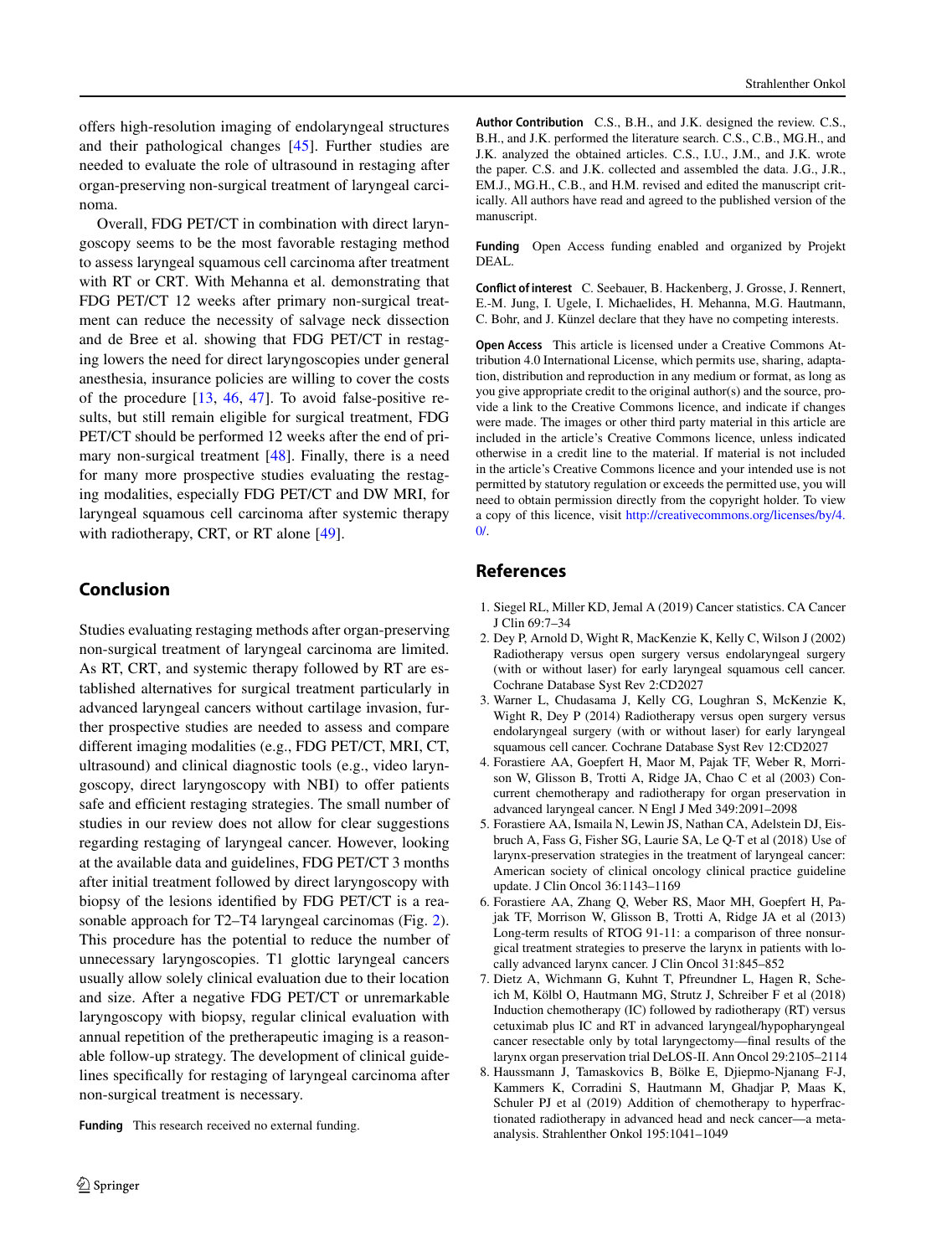- <span id="page-8-0"></span>9. Hoebers F, Rios E, Troost E, van den Ende P, Kross K, Lacko M, Lalisang R, Kremer B, de Jong J (2013) Definitive radiation therapy for treatment of laryngeal carcinoma. Strahlenther Onkol 189:834–841
- <span id="page-8-1"></span>10. Scherl C, Mantsopoulos K, Semrau S, Fietkau R, Kapsreiter M, Koch M, Traxdorf M, Grundtner P, Iro H (2017) Management of advanced hypopharyngeal and laryngeal cancer with and without cartilage invasion. Auris Nasus Larynx 44:333–339
- <span id="page-8-3"></span><span id="page-8-2"></span>11. Megwalu UC, Sikora AG (2014) Survival outcomes in advanced laryngeal cancer. JAMA Otolaryngol Head Neck Surg 140:855–860
- 12. Zbären P, de Bree R, Takes RP, Rinaldo A, Ferlito A (2013) Which is the most reliable diagnostic modality for detecting locally residual or recurrent laryngeal squamous cell carcinoma after (chemo)radiotherapy? Eur Arch Otorhinolaryngol 270:2787–2791
- <span id="page-8-4"></span>13. de Bree R, van der Putten L, van Tinteren H, Wedman J, Oyen WJG, Janssen LM, van den Brekel MWM, Comans EFI, Pruim J, Takes RP et al (2016) Effectiveness of an 18F-FDG-PET based strategy to optimize the diagnostic trajectory of suspected recurrent laryngeal carcinoma after radiotherapy: The RELAPS multicenter randomized trial. Radiother Oncol 118:251–256
- <span id="page-8-5"></span>14. Fenton M, Foote RL, Galloway T, Gillison ML, Haddad RI, Hicks WL, Hitchcock YJ, Jimeno A, Leizman D, Pinto HA et al (2020) Continue NCCN guidelines panel disclosures NCCN gratefully acknowledges the following subcommittee member for her contributions on the development of the principles of imaging (IMG-A) NCCN guidelines version 2.2020 head and neck cancers
- <span id="page-8-8"></span><span id="page-8-6"></span>15. Leitlinienprogramm Onkologie (2019) S3-Leitlinie Diagnostik, Therapie und Nachsorge des Larynxkarzinoms
- 16. Been LB, Hoekstra HJ, Suurmeijer AJH, Jager PL, van der Laan BFAM, Elsinga PH (2009) 18F]FLT-PET and [18F]FDG-PET in the evaluation of radiotherapy for laryngeal cancer. Oral Oncol 45:e211–e215
- <span id="page-8-7"></span>17. Mayo Z, Seyedin SN, Mallak N, Mott SL, Menda Y, Graham M, Anderson C (2019) Clinical utility of pretreatment and 3-month 18F-fluorodeoxyglucose positron emission tomography/computed tomography standardized uptake value in predicting and assessing recurrence in T3–T4 laryngeal carcinoma treated with definitive radiation. Ann Otol Rhinol Laryngol 128:595–600
- <span id="page-8-9"></span>18. Wedman J, Pruim J, van der Putten L, Hoekstra OS, de Bree R, van Dijk BAC, van der Laan BFAM (2019) Is C-11 methionine PET an alternative to 18-F FDG-PET for identifying recurrent laryngeal cancer after radiotherapy? Clin Otolaryngol 44:124–130
- <span id="page-8-10"></span>19. Foote RL, Gillison ML, Haddad RI, Hicks WL, Hitchcock YJ, Jimeno A, Leizman D, Maghami E, Pinto HA, Ridge JA et al (2019) Continue NCCN guidelines panel disclosures
- <span id="page-8-11"></span>20. Cozzi L, Franzese C, Fogliata A, Franceschini D, Navarria P, Tomatis S, Scorsetti M (2019) Predicting survival and local control after radiochemotherapy in locally advanced head and neck cancer by means of computed tomography based radiomics. Strahlenther Onkol 195:805–818
- <span id="page-8-12"></span>21. Kutler DI, Patel SG, Shah JP (2004) The role of neck dissection following definitive chemoradiation. Oncology 18:993–998 (discussion 999, 1003–4, 1007)
- <span id="page-8-13"></span>22. Dietz A, Wiegand S, Kuhnt T, Wichmann G (2019) Laryngeal preservation approaches: considerations for new selection criteria based on the deLOS-II trial. Front Oncol 9:625
- <span id="page-8-14"></span>23. Zabrodsky M, Lukes P, Lukesova E, Boucek J, Plzak J (2014) The role of narrow band imaging in the detection of recurrent laryngeal and hypopharyngeal cancer after curative radiotherapy. Biomed Res Int 2014:1–9
- <span id="page-8-15"></span>24. Tshering Vogel DW, Zbaeren P, Geretschlaeger A, Vermathen P, De Keyzer F, Thoeny HC (2013) Diffusion-weighted MR imaging including bi-exponential fitting for the detection of recurrent or residual tumour after (chemo)radiotherapy for laryngeal and hypopharyngeal cancers. Eur Radiol 23:562–569
- <span id="page-8-16"></span>25. Driessen JP, Peltenburg B, Philippens MEP, Huijbregts JE, Pameijer FA, de Bree R, Janssen LM, Terhaard CHJ (2019) Prospective comparative study of MRI including diffusion-weighted images versus FDG PET-CT for the detection of recurrent head and neck squamous cell carcinomas after (chemo)radiotherapy. Eur J Radiol 111:62–67
- <span id="page-8-17"></span>26. Guo W, Luo D, Chen X, Lin M, Li L, Zhao Y, Yang L, Hu L, Zhao X, Zhou C (2017) Dynamic contrast-enhanced magnetic resonance imaging for pretreatment prediction of early chemo-radiotherapy response in larynx and hypopharynx carcinoma. Oncotarget 8:33836–33843
- <span id="page-8-18"></span>27. Bae JS, Roh J-L, Lee S, Kim S-B, Kim JS, Lee JH, Choi S-H, Nam SY, Kim SY (2012) Laryngeal edema after radiotherapy in patients with squamous cell carcinomas of the larynx and hypopharynx. Oral Oncol 48:853–858
- 28. Mori M, Yabuki K, Taguchi T, Nishimura G, Takahashi M, Komatsu M, Oridate N (2015) Long-term results of survival analysis after a 5-year follow-up: efficacy of fluoro-2-deoxy-D-glucose positron emission tomography to evaluate responses to concurrent chemoradiotherapy for head and neck squamous cell carcinoma. Auris Nasus Larynx 42:263
- 29. Sagardoy T, Fernandez P, Ghafouri A, Digue L, Haaser T, de Clermont-Galleran H, Castetbon V, de Monès E (2016) Accuracy of (18) FDG PET-CT for treatment evaluation 3 months after completion of chemoradiotherapy for head and neck squamous cell carcinoma: 2-year minimum follow-up. Head Neck 38(1):E1271–6
- 30. Mori M, Tsukuda M, Horiuchi C, Matsuda H, Taguchi T, Takahashi M, Nishimura G, Komatsu M, Niho T, Sakuma N et al (2011) Efficacy of fluoro-2-deoxy-D-glucose positron emission tomography to evaluate responses to concurrent chemoradiotherapy for head and neck squamous cell carcinoma. Auris Nasus Larynx 38:724–729
- <span id="page-8-20"></span>31. Uzel EK, Ekmekcioglu O, Elicin O, Halac M, Uzel OE (2013) Is FDG-PET-CT a valuable tool in prediction of persistent disease in head and neck cancer. Asian Pac J Cancer Prev 14:4847–4851
- <span id="page-8-19"></span>32. Nelissen C, Sherriff J, Jones T, Guest P, Colley S, Sanghera P, Hartley A (2017) The role of positron emission tomography/computed tomography imaging in head and neck cancer after radical chemoradiotherapy: a single institution experience. Clin Oncol 29:753–759
- <span id="page-8-21"></span>33. Nelissen C, Sherriff J, Jones T, Guest P, Colley S, Sanghera P, Hartley A (2017) The role of positron emission tomography/computed tomography imaging in head and neck cancer after radical chemoradiotherapy: a single institution experience. Clin Oncol (R Coll Radiol) 29:753–759
- <span id="page-8-22"></span>34. Tatar G, Cermik TF, Karagoz Y, Gundogan C, Karacetin D, Yildiz E, Yigit O (2018) The value of whole-body contrast-enhanced 18F-FDG PET/CT imaging in the diagnosis and staging of patients with laryngeal carcinoma. Nucl Med Commun 39:334–342
- <span id="page-8-23"></span>35. Isles MG, McConkey C, Mehanna HM (2008) A systematic review and meta-analysis of the role of positron emission tomography in the follow up of head and neck squamous cell carcinoma following radiotherapy or chemoradiotherapy. Clin Otolaryngol 33:210–222
- 36. Mehanna H, McConkey CC, Rahman JK, Wong W-L, Smith AF, Nutting C, Hartley AG, Hall P, Hulme C, Patel DK et al (2017) PET-NECK: a multicentre randomised phase III non-inferiority trial comparing a positron emission tomography–computerised tomography-guided watch-and-wait policy with planned neck dissection in the management of locally advanced (N2/N3) nodal metastases in patients with squamous cell head and neck cancer. Health Technol Assess 21:1–122
- <span id="page-8-24"></span>37. Gupta T, Master Z, Kannan S, Agarwal JP, Ghsoh-Laskar S, Rangarajan V, Murthy V, Budrukkar A (2011) Diagnostic performance of post-treatment FDG PET or FDG PET/CT imaging in head and neck cancer: a systematic review and meta-analysis. Eur J Nucl Med Mol Imaging 38:2083–2095